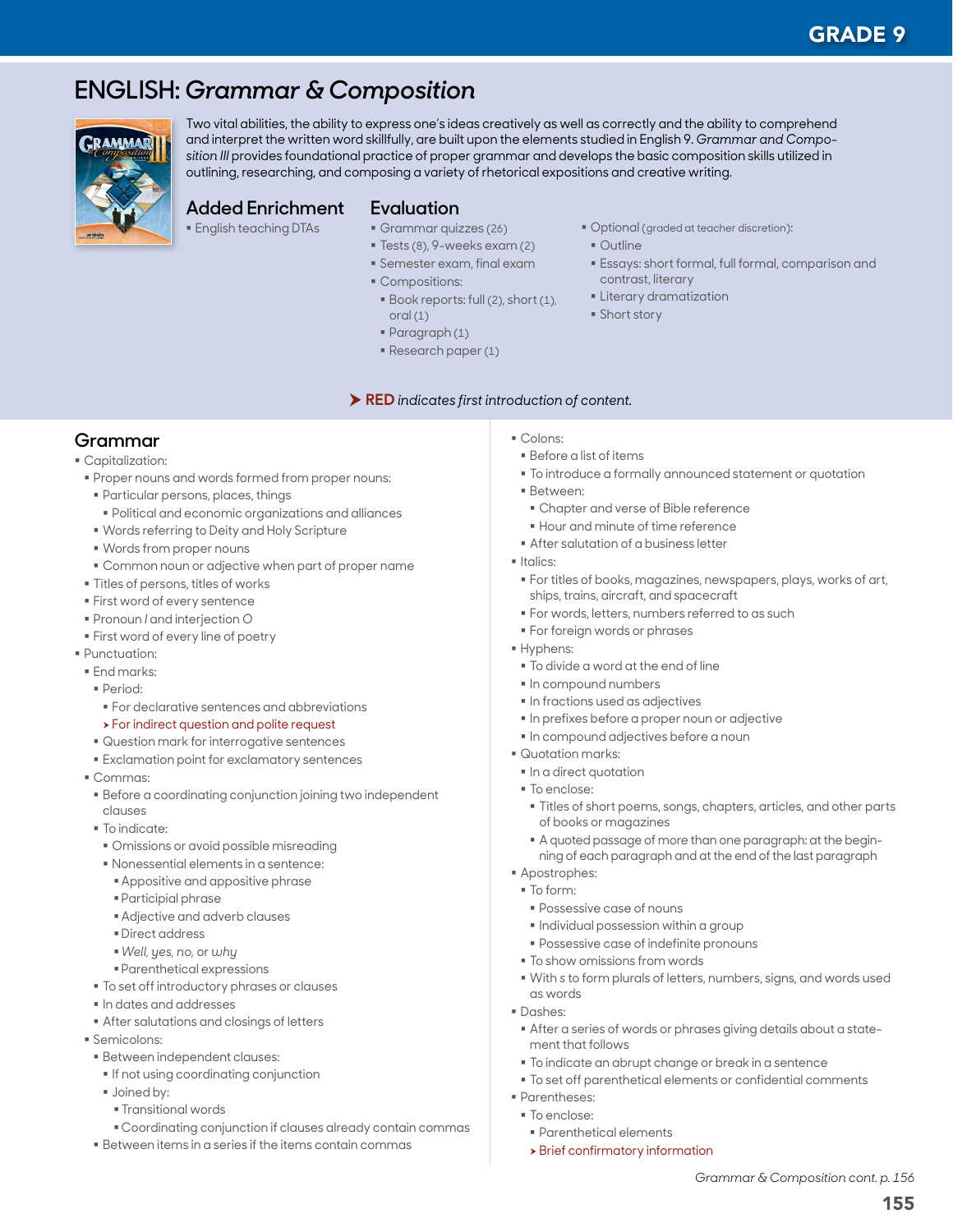# **ENGLISH:** *Grammar & Composition cont.*

### **Grammar** *cont.*

- The sentence:
- Definition of sentence
- Kinds of sentences classified by purpose: declarative, imperative, interrogative, exclamatory
- Recognizing subjects and verbs: complete subject, simple subject, complete predicate, simple predicate, and verb phrase
- Overcoming problems locating subjects and verbs:
- Finding:
	- Subject in an inverted sentence: interrogative sentence, sentence beginning with *there* or *here*
	- Subject of an imperative sentence
- Verb phrase that is interrupted by other words
- Diagramming subjects and verbs
- Recognizing and diagramming compound subjects and verbs
- Recognizing complements
- Correcting fragments and run-on sentences:
- Correcting run-ons by comma and coordinating conjunction
- h Correcting run-ons by semicolon or subordination
- **Sentence structure:**
- Defining dependent and independent clauses
- Recognizing and diagramming simple, compound, complex, and compound-complex sentences
- Recognizing noun clauses used as subjects of independent clauses

### **> Consistency of subject, tense, or voice**

- **h** Improving communication
- **> Conciseness and subordination**
- **>** Business letters and memos
- $\blacktriangleright$  Proofreading skills
- $\rightarrow$  Effective listening
- h Avoiding gobbledygook
- $\rightarrow$  Word choice
- $\blacktriangleright$  Parallel structure
- $\triangleright$  Presentations
- Exact and vivid words
- Parts of speech:
- Recognizing eight parts of speech
- Verbs:
- Recognizing action (transitive and intransitive), linking, and helping verbs
- Distinguishing verbs from verbals: participles, gerunds, and infinitives
- Using principal parts of verbs
- Regular verb endings
- **Irregular verbs**
- Using correct principal parts
- Verb tenses:
- **Progressive and emphatic forms**

### $\triangleright$  When to use the tenses

- Using consistent verb tense
- Active and passive voice
- Mood: indicative, imperative, subjunctive
- Avoid incorrect verb forms
- Use troublesome verbs correctly and avoid verb usage errors
- Use exact and vivid verbs
- Nouns:

156

- Recognizing nouns
- Compound, common, proper, and collective
- h Concrete and abstract
- Keeping agreement of subject and verb
- Recognizing and diagramming nouns as predicate nominatives, direct objects, indirect objects, objects of prepositions, direct address, and appositives

RED *indicates first introduction of content.*

- **> Using nominative absolutes**
- Using exact and vivid nouns
- **Pronouns:**
- **Antecedents**
- Recognizing personal, interrogative, demonstrative, indefinite, compound, relative
- Keeping agreement of verbs and indefinite pronoun subjects
- Making pronouns agree with their antecedents in number and in gender:
- $\rightarrow$  Using expressions that agree with the object of the preposition such *as one of those who (which, that)*
- Nominative case:
- For subjects, predicate nominatives
- For appositives of subjects, appositives of predicate nominatives, appositives to subjects, and appositives to predicate nominatives
- Objective case:
- For direct objects, indirect objects, objects of prepositions
- For appositives of direct objects, indirect objects, objects of prepositions
- For appositives to direct objects, indirect objects, objects of prepositions
- Possessive case
- Using correct case for *who, whom, whoever,* and *whomever* and in incomplete clauses beginning with *than* or *as*
- Avoid pronoun usage problems: double subject, possessive case before a gerund
- **Adjectives:**
- Recognizing and diagramming adjectives: participles and proper adjectives and infinitives as adjectives
- Distinguishing adjectives from nouns and pronouns
- Recognizing and diagramming predicate adjectives
- Using and diagramming:
- Prepositional, participial, and infinitive phrases as adjectives
- Adjective clauses
- Placing and punctuating adjective modifiers
- Using adjectives in comparison
- Avoiding double comparison and double negatives
- Using exact and vivid adjectives
- Adverbs:
	- Recognizing and diagramming adverbs
	- **Infinitives as adverbs**
	- Distinguishing adverbs from adjectives
	- Using and diagramming:
	- Prepositional and infinitive phrases as adverbs
	- Adverb clauses
	- Correct placement of adverb modifiers
- Distinguishing dependent clauses:

Using prepositions correctly

- h Advanced technique to determine dependent clauses as noun, adjective, or adverb
- Using: adverbs in comparison, exact and vivid adverbs
- **Prepositions:**
- Recognizing prepositions, prepositional phrases, and objects of prepositions

*Grammar & Composition cont. p. 157*

Distinguishing between prepositions and adverbs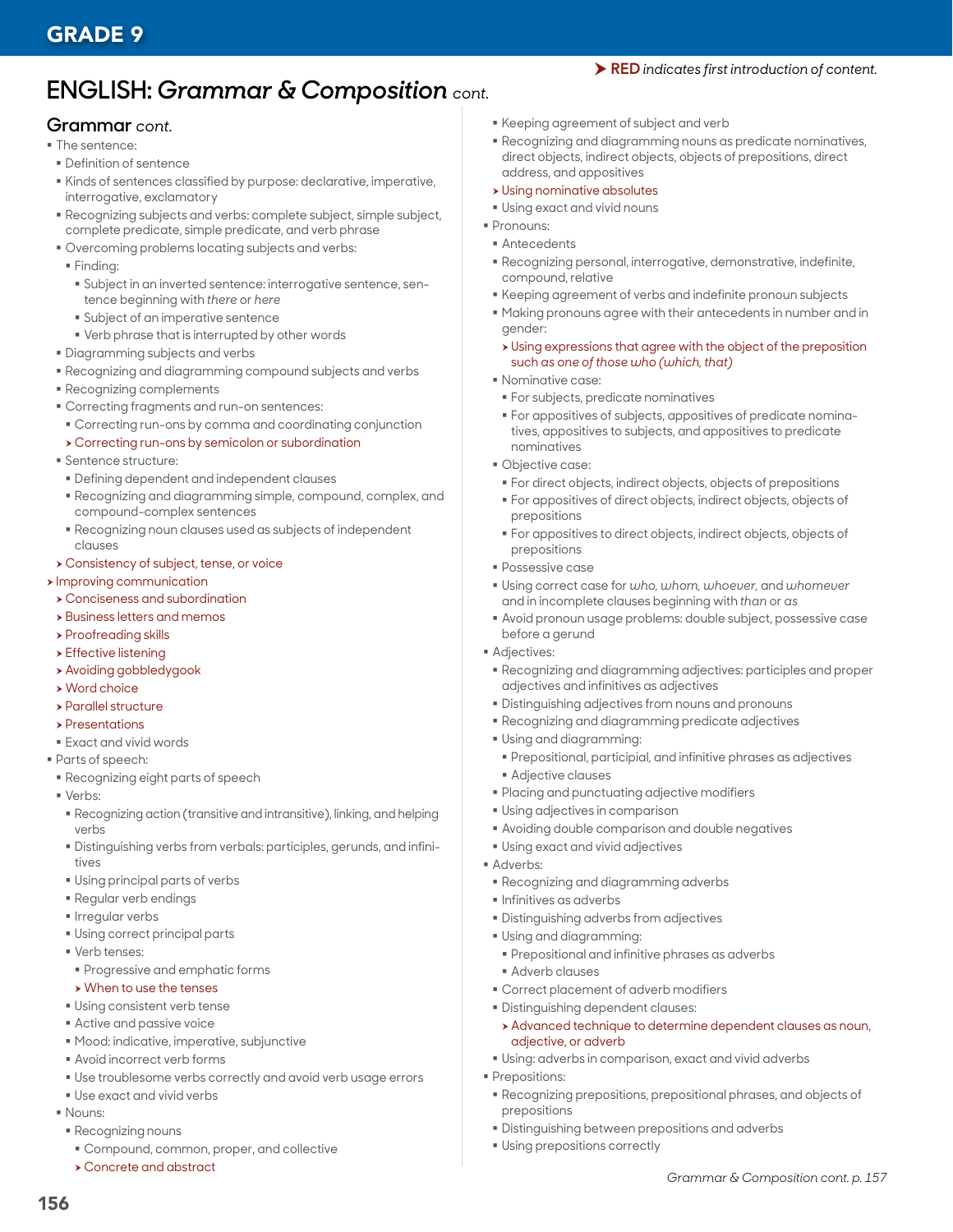# **ENGLISH:** *Grammar & Composition cont.*

### **Grammar** *cont.*

- Conjunctions:
- Recognizing coordinating, correlative, and subordinating conjunctions
- **Interjections:**
- **Definition**
- Punctuation with interjections
- **>** Other parts of speech used as interjections
- Diagramming interjections

# **Composition**

- **The Writing Process: plan, write, rewrite, edit**
- Paragraph
- **Introduction to the paragraph**
- Paragraph structure
- Paragraph unity
- Paragraph coherence
- Essay answer
- Outline
- Using proper outline form
- Steps to preparing an outline
- Making an outline
- $\triangleright$  Critical book reviews
- **> Preparing written book reviews**
- > Preparing short form book reviews
- **>** Giving oral book reviews
- Research paper:
- Planning the paper: selecting subject, finding sources, writing bibliography cards, making a preliminary outline, taking notes, writing note cards, avoiding plagiarism
- Writing the paper: introduction, body
- Using parenthetical citations
- Rewriting the paper: check organization, introduction, conclusion, unity, coherence, and citations
- **Editing the paper: check each paragraph, sentence, word;** capitalization and punctuation
- Preparing works cited page
- Typing the paper
- Documentation for research paper
- The Library: Dewey Decimal System, Library of Congress Classification System, using the catalog and reference section
- Writer's Corners
- Crafting a thesis sentence
- **> Rhetoric: persuasion by logic**
- h Compare-contrast paragraph and essay
- **>** Literary dramatization
- $\triangleright$  Short story
- **>** Literary essay

# **ENGLISH:** *Vocabulary, Spelling, Poetry*



The lists of challenging words in *Vocabulary, Spelling, Poetry III* emphasize the application of several spelling rules, the addition of specific suffixes, and the necessity of learning frequently misspelled words. To expand students' vocabulary, words and definitions are taken from *Themes in Literature* and other ninth-grade subjects*.* The goals of poetry recitation and memorization are an enjoyment and appreciation of poetic beauty and excellence.

# **Added Enrichment**

- Spelling and vocabulary:
- **Spelling lists (32) including review list** at end of each 9 weeks:
- Spelling words (560)
- Vocabulary words (336)
- Organized by spelling rules, suffixes and prefixes, compound words, homophones, and commonly misspelled words
- Practice exercises (140)
- **Each vocabulary word includes:** 
	- Pronunciation, part of speech
	- Definition, sample sentence
	- Synonym, antonym, related form
- **Pronunciation key**

RED *indicates first introduction of content.*

- **F** Teacher resource: vocabulary mastery sentences
- **Poetry: footnotes define and explain** unfamiliar words

### **Evaluation** Spelling and vocabulary quizzes:

- Weekly (28)
- **Quarterly review (1 each 9 weeks;** each counts as 2 quiz grades)
- Poetry quizzes: written (8), oral (2)

- **Spelling & Vocabulary Skills Development**
- **> Master spelling lists including:**
- **>** Vocabulary words and definitions
- $\rightarrow$  Words that follow the spelling rules
- $\rightarrow$  Sound-alike suffixes
- h Commonly misspelled words
- $\rightarrow$  Homonyms
- Use vocabulary words in proper context
- Memorize vocabulary definitions
- Be able to identify commonly misspelled words
- Apply spelling and phonics concepts through daily teacher-directed oral practice and independent written practice
- Learn:
	- h Synonym, antonym, and related forms of vocabulary words
	- To distinguish between homophones
	- Practical spelling tips and suggestions by studying Keys to Good Spelling
	- **Spelling rules:**
	- Use *i* before *e,* except after *c,* or when sounded like long *a*
	- Double final consonant before adding suffix beginning with vowel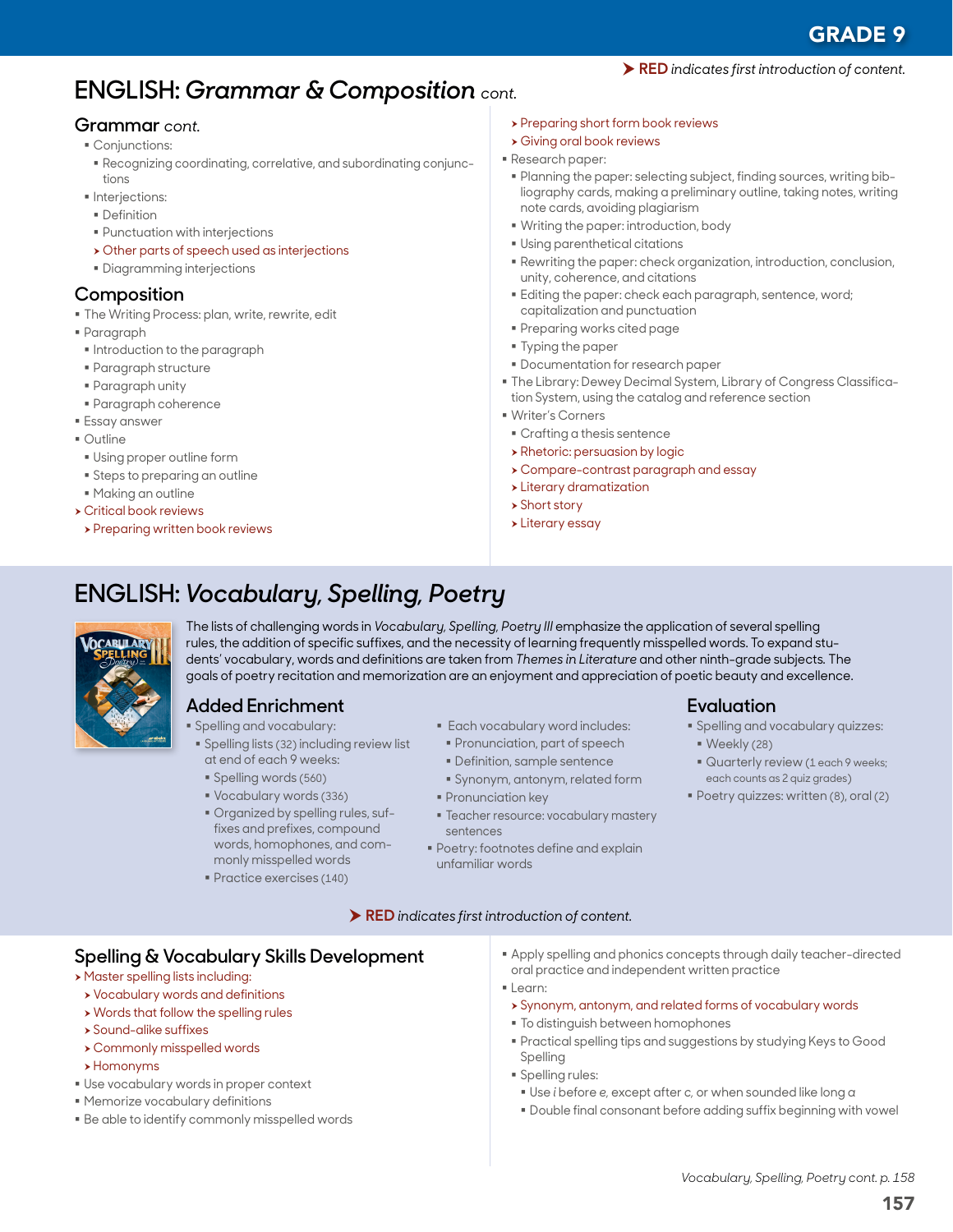# **ENGLISH:** *Vocabulary, Spelling, Poetry cont.*

## **Spelling & Vocabulary Skills Development** *cont.*

- Change *y* to *i* when adding suffixes
- Drop the silent *e* before adding a suffix beginning with a vowel
- **Example 2** Learn exceptions to the spelling rules
- Creating a compound word doesn't change the spelling of the two parts
- Adding a prefix to a word doesn't change the word's spelling

## **Poetry Skills Development**

- h Memorize 10 lyrical poems
- Develop appreciation of poetry
- **Lay foundation for future literature study**
- Perform in front of an audience
- Recite in unison
- Use appropriate expression and volume
- **Increase vocabulary**
- Demonstrate comprehension of emotion and content
- Develop a mental visualization of the poem
- Discuss meaning and purpose of poems
- Use proper observation of punctuation

# **ENGLISH:** *Literature*



*Themes in Literature* reflects these twelve themes: truth and wisdom, courage, power of words, humility, beauty, love, justice, temperance, joy and peace, perseverance, faith and hope, and time and eternity. As the student becomes familiar with classics such as *The Wind in the Willows, The Three Musketeers, Don Quixote,* and *The Adventures of Tom Sawyer,* he learns to appreciate a well-written presentation of a theme. This appreciation not only aids in increased enjoyment of literature but also provides the foundation needed to critically analyze it. This then can serve as a stimulus for corresponding creative essays.

# **Literary Value**

- 94 authors, including well-known writers such as Mark Twain, Nathaniel Hawthorne, Helen Keller, William Shakespeare, Edgar Allan Poe, and Leo **Tolstoy**
- Prose selections (57), poems (49), and plays (5)
- **Literary terms such as comic relief, static and** dynamic characters, romanticism, realism, paradox, aside, and allegory

## **Added Enrichment**

- Footnotes define and explain unfamiliar words
- Comprehension and discussion questions
- after selections Character-building quotations and verses
- **Introductory paragraphs for interest and** background information
- Author biographies and photos for important authors to know
- Suggested compositions (descriptions, summaries, poems, plays and imaginative stories)

### RED *indicates first introduction of content.*

# **Evaluation**

- Assigned homework reading quizzes (18)
- Tests (8), 9-weeks exam (2)
- Semester exam, final exam

# **Reading Skills Development**

- Develop skills in reading speed and comprehension
- **Further develop oral reading skills**
- Be able to identify significant quotations and the selections in which they are featured
- **Increase vocabulary**
- Recognize basic literary devices in the selections

## **Comprehension, Discussion, & Analysis Skills Development**

- Develop proper discernment according to the truths of Scripture
- Answer factual, interpretive, and inferential comprehension and discussion questions
- Improve ability to use deductive reasoning, understand cause and effect, and draw conclusions
- Build appreciation for good literature and a love of reading
- $\rightarrow$  Recognize the character-building and life-enriching themes that divide units
- h Develop an understanding of people's motives and feelings while recognizing consequences of particular actions
- $\rightarrow$  Learn to analyze literature while studying selections
- h Comprehend and appreciate the basic elements of a work of literature
- h Learn to appreciate the rhyme, rhythm, and figurative language of poetry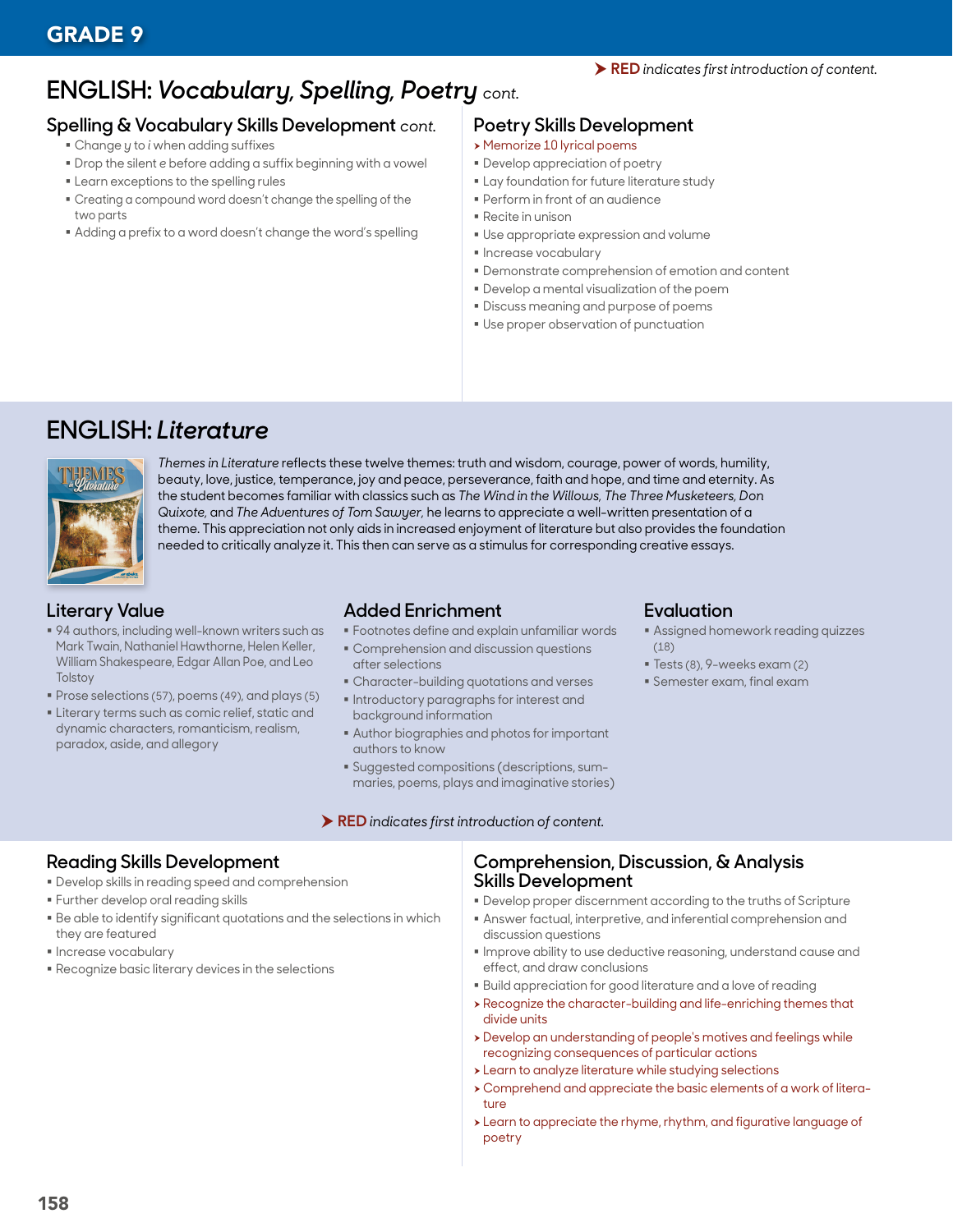# GRADE 9

159

*Algebra 1 cont. p. 160*

# **MATHEMATICS:** *Algebra 1*



Algebra is an extension of arithmetic, and the concepts and procedures of arithmetic are used as the foundation upon which the study of algebra is built. Algebra supplies the language and patterns of reasoning used in the sciences and other branches of knowledge. Algebraic axioms are used to form and solve equations.

*Algebra 1* uses mathematical ideas in solving problems ranging from everyday applications to applications in the physical and biological sciences.

For this grade level, see also *Algebra 2* on p. 176.

### **Features**

- Flexible pacing options in curriculum
- Review exercises for every section (107)
- **Informational boxes including mathemati- Examplement Finding Mate Traview** cal history and applications of algebra (13) Final review
- Mid-chapter reviews (13)
- Chapter reviews (12)
- Nine-weeks reviews (2)
- 
- 

## **Evaluation**

- Quizzes (36)
- $\blacksquare$  Tests (8)
- 9-weeks exam (2)
- Semester exam
- Final exam

### RED *indicates first introduction of content.*

- **Real Numbers and the Language of Algebra**
- Using letters, notation
- Terms, coefficients, factors, variables
- Evaluating algebraic expressions with given value
- **Translating word phrases into algebra**
- Commutative property
- **Addition**
- **Multiplication**
- Order of operations
- **Distributive property**
- Simple interest formula
- **> Distance formula: Cartesian Plane**
- Numbers
- **Integers**
- Natural numbers
- Whole numbers
- Real numbers
- Rational numbers
- **Irrational numbers**
- Signed numbers
- Addition, subtraction, multiplication, division
- Least common denominator (LCD)—numerical
- h Least common denominator (LCD)—algebraic
- Absolute value
- Simplifying algebraic expressions
- Writing formulas from descriptions
- Associative property
- Addition, multiplication
- **I** Identity property
- Addition, multiplication
- **Inverse property**
- Addition, multiplication

## **Linear Equations in One Variable**

- **Solving equations**
- Addition property of equality
- Multiplication property of equality
- **Linear equations:**
- **Indentity, contradiction, conditional**
- Clearing equations of fractions, decimals
- Absolute value
- Absolute value definition
- $\rightarrow$  Linear absolute value equations
- **>** Graphing absolute value equations on a number line
- $\triangleright$  Literal equations
- Dependent variable, independent variable
- Solving word problems
- Mixture problems

## **Linear Equations in Two Variables**

- Cartesian plane
- **Ordered pair**
- $\rightarrow$  Abscissa
- $\rightarrow$  Ordinate
- **Origin**
- Quadrants
- **> Collinear points**
- Plotting points on the Cartesian plane
- Develop a table of values for a linear equation
- Graph a linear equation
- Slope:
- Formula
- Horizontal, vertical, zero, undefined
- **X** and Y intercepts
- **> Standard form of an equation**
- Slope-intercept form
	- Convert equation to slope-intercept form
	- Graph equation using slope-intercept form
- $\triangleright$  Find equation using point-slope form
- Parallel and perpendicular lines
- > Find slope using another slope
- **>** Find equation using another equation

### **Linear Inequalities**

- **Law of trichotomy**
- **Inequality notation**
- Graphing inequalities on a number line
- Addition property of inequality

**Solve compound inequalities** 

- Multiplication property of inequality
- **Solve linear inequalities**

 Compound inequalities  $\triangleright$  Interval notation

 Graph linear inequalities on a number line Write inequalities from word problems

Graph compound inequalities on a number line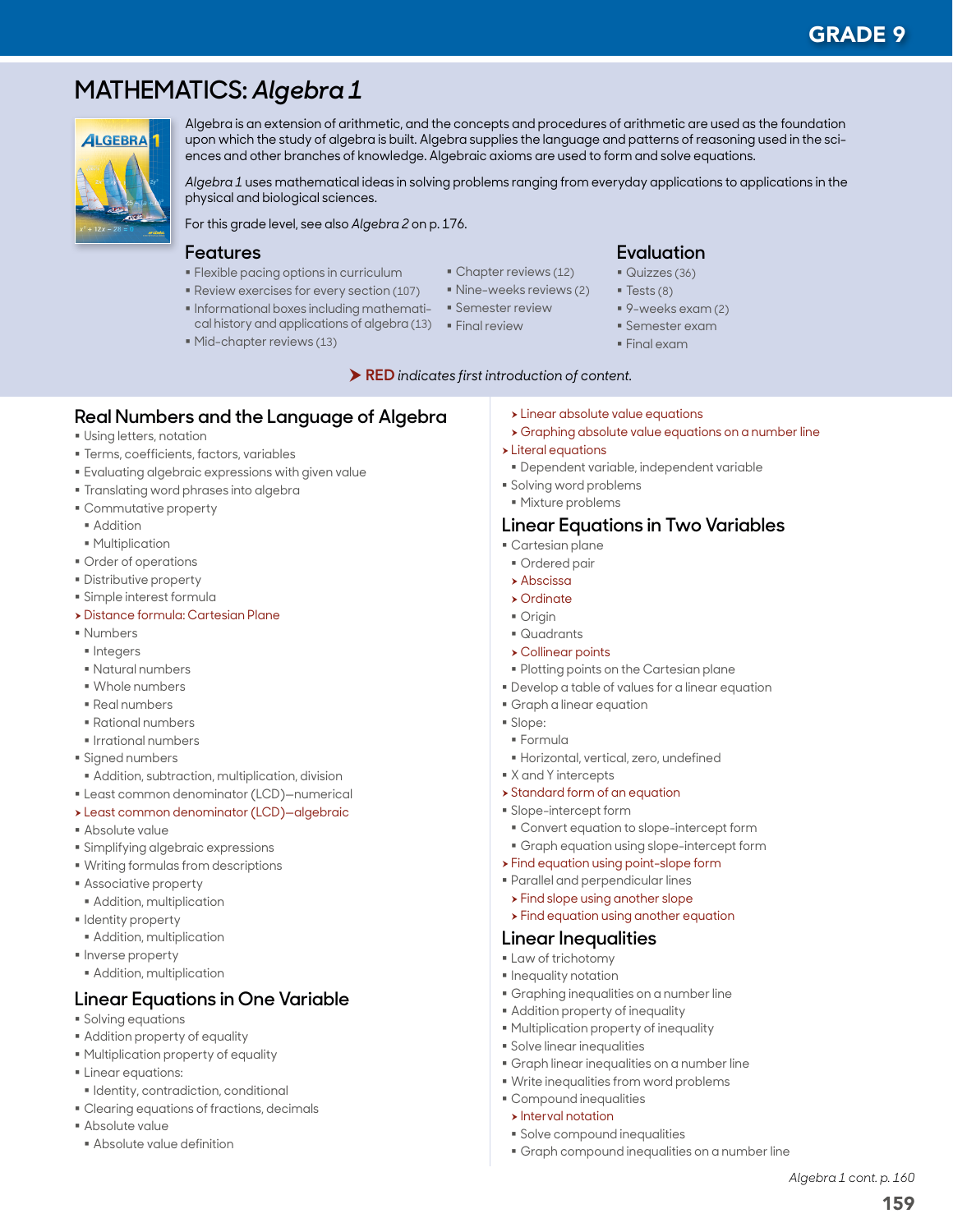# **MATHEMATICS:** *Algebra 1 cont.*

### **Linear Inequalities** *cont.*

- $\rightarrow$  Absolute value inequalities
- $\rightarrow$  Solve absolute value inequalities
- h Graph absolute value inequalities on a number line
- $\blacktriangleright$  Linear inequalities in two variables
- $\rightarrow$  Solve linear inequalities in two variables
- $\rightarrow$  Graph linear inequalities in two variables

## **Systems of Equations**

- System of linear equations
- Consistent and inconsistent systems
- Dependent and independent equations
- Point of intersection
- Solve a system of linear equations:
- Graphing
- **Substitution**
- **Elimination**
- $\triangleright$  Solve word problems with systems of equations

## **Polynomial Arithmetic**

- Monomial, binomial, trinomial, polynomial
- **>** Degree of polynomial
- Addition of polynomials
- Combining like terms
- Subtraction of polynomials
- Multiplication of polynomials
- Multiplying monomials
- Product rule for exponents
- Power rule for exponents
- Multiply polynomials by monomials
- Multiply a binomial by a binomial
- FOIL
- h Square a binomial
- $\rightarrow$  Multiply binomial conjugates
- Multiply a polynomial by a polynomial
- **Division of polynomials**
- Divide monomials
- Quotient rule for exponents
- **Zero exponent rule**
- Negative exponent rule
- Divide a polynomial by a monomial
- $\triangleright$  Divide a polynomial by a binomial
- **Scientific notation**
- Addition, Subtraction
- Solve equations involving simplification
- $\triangleright$  Write a quadratic equation for a polygon
- **> Plane geometric figures**
- > Three-dimensional geometric figures

### **Polynomial Factoring**

- Greatest common factors
- **Prime, composite**
- Fundamental theorem of arithmetic
- Factoring:
- Factor a common factor from a polynomial
- $\rightarrow$  Perfect square trinomials
- **> Difference between two squares**
- $\rightarrow$  Factoring general trinomials
- $\rightarrow$  Trinomials with a second variable
- By grouping

160

- > Zero factor property
- $\rightarrow$  Extraneous solutions
- $\rightarrow$  Solving equations after factoring
- $\rightarrow$  Applying polynomial factoring

### **Radical Expressions and Equations**

RED *indicates first introduction of content.*

- Radical, radicand, index
- Principal root
- $\rightarrow$  Quotient rule for radicals
- Product rule for radicals
- Simplifying radicals
- Adding and subtracting radicals
- **Like radicals**
- **> Multiplying radical expressions**
- $\rightarrow$  Rationalizing the denominator of a radical
- $\rightarrow$  Rationalizing two term denominators:
- $\rightarrow$  Conjugate
- Rational exponent property
- Expressions with rational exponents:
- Simplify, multiply, divide
- **> Solving radical equations**
- Pythagorean theorem:
- Hypotenuse, legs
- $\rightarrow$  Distance formula
- $\rightarrow$  Find distance between two points from formula

### **Quadratic Equations**

- $\rightarrow$  Quadratic equations in standard form
- $\triangleright$  Solve quadratic equations by:
- $\rightarrow$  Factoring
- $\rightarrow$  Extracting the root
- $\rightarrow$  Completing the square
- $\rightarrow$  Quadratic formula
- Pure quadratic
- $\triangleright$  Discriminant
- **> Applying quadratic equations in word problems**

# **Statistics and Probability**

- **Statistics**
- $\rightarrow$  Descriptive
- $\blacktriangleright$  Inferential
- Graphs features:

**Interpreting bar graphs** Creating bar graphs

Segmented bar graph

h Clustered bar graph

 Creating circle graphs **Interpreting circle graphs** 

 Percent of change Circle graphs

Interpreting segmented bar graphs

**>** Interpreting clustered bar graphs

 Chart title, scale, gridlines, zero line, category label, axis title, major and minor gridlines, data label, legend

*Algebra 1 cont. p. 161*

Bar graph

**Frequency Trend**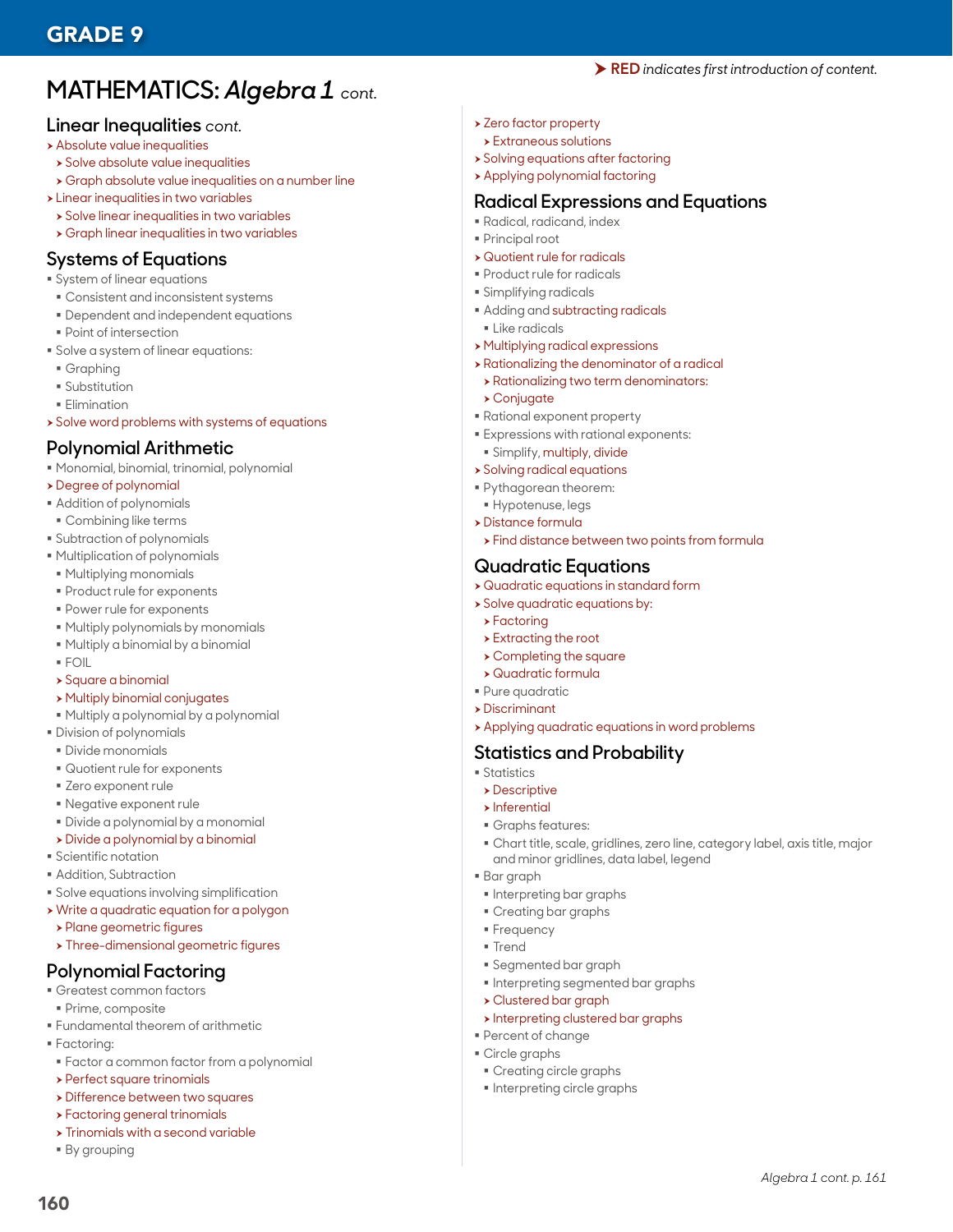RED *indicates first introduction of content.*

# **MATHEMATICS:** *Algebra 1 cont.*

# **Statistics and Probability** *cont.*

- $\rightarrow$  Types of information
- $\rightarrow$  Qualitative
- $\rightarrow$  Quantitative
- Classes categorization
- Stem-and-Leaf plots
- Stem
- Leaf
- Creating stem-and-leaf plots
- **Interpreting stem-and-leaf plots**
- Histograms
- Creating histograms
- **Interpreting histograms**
- $\rightarrow$  Frequency distribution
- **> Symmetric or asymmetric distribution**
- Measure of center
- Arithmetic mean
- Median
- Outlier
- Mode
- Box-and-Whisker plot
- Creating box-and-whisker plot
- **Interpreting box-and-whisker plot**
- **Dispersion**
- Five-number summary
- Minimum
- Maximum
- Quartiles
- $\rightarrow$  Skewness
- **Scatterplots**
- $\rightarrow$  Univariate data
- $\rightarrow$  Bivariate data
- $\rightarrow$  Explanatory and response variable
- Positive and negative association
- $\rightarrow$  Causation
- **Line of fit**
- **>** Exponential growth
- **Interpolation**
- **Extrapolation**
- Probability
- Outcome
- Mutually exclusive or not mutually exclusive
- Calculate probability of single event
- **Probability notation**
- $\blacksquare$  Independent events
- Dependent events
- **Probability of multiple events**
- $\rightarrow$  Conditional probability
- Tree diagram

**Rational Expressions and Equations**

- $\rightarrow$  Rational expression
- $\blacktriangleright$  Undefined
- $\rightarrow$  Domain
- $\rightarrow$  Simplifying rational expressions
- $\rightarrow$  Multiply rational expressions
- $\rightarrow$  Divide rational expressions
- **Add and subtract rational expressions**
- $\rightarrow$  Least common denominator of rational expressions
- $\rightarrow$  Complex fractions
- **>** Solving rational equations
- **Proportion**
- Word problems
- Ratios and proportions
- $\rightarrow$  Word problems involving work

### **Functions**

- **Direct variation**
- Constant of variation
- Dependent variable and independent variable
- **Functions**
- Relation
- **Function notation** 
	- Determine if an equation is a function
- **>** Domain of functions
- > Zero of a function
- Parabola
- **>** Vertex
- **>** Parabola vertex formula
- Graph parabolas
- $\rightarrow$  Rigid transformations
- $\rightarrow$  Non-rigid transformations
- $\rightarrow$  Parent function
- $\rightarrow$  Vertical translation
- $\rightarrow$  Horizontal translation
- **> Standard graphing form of a parabola**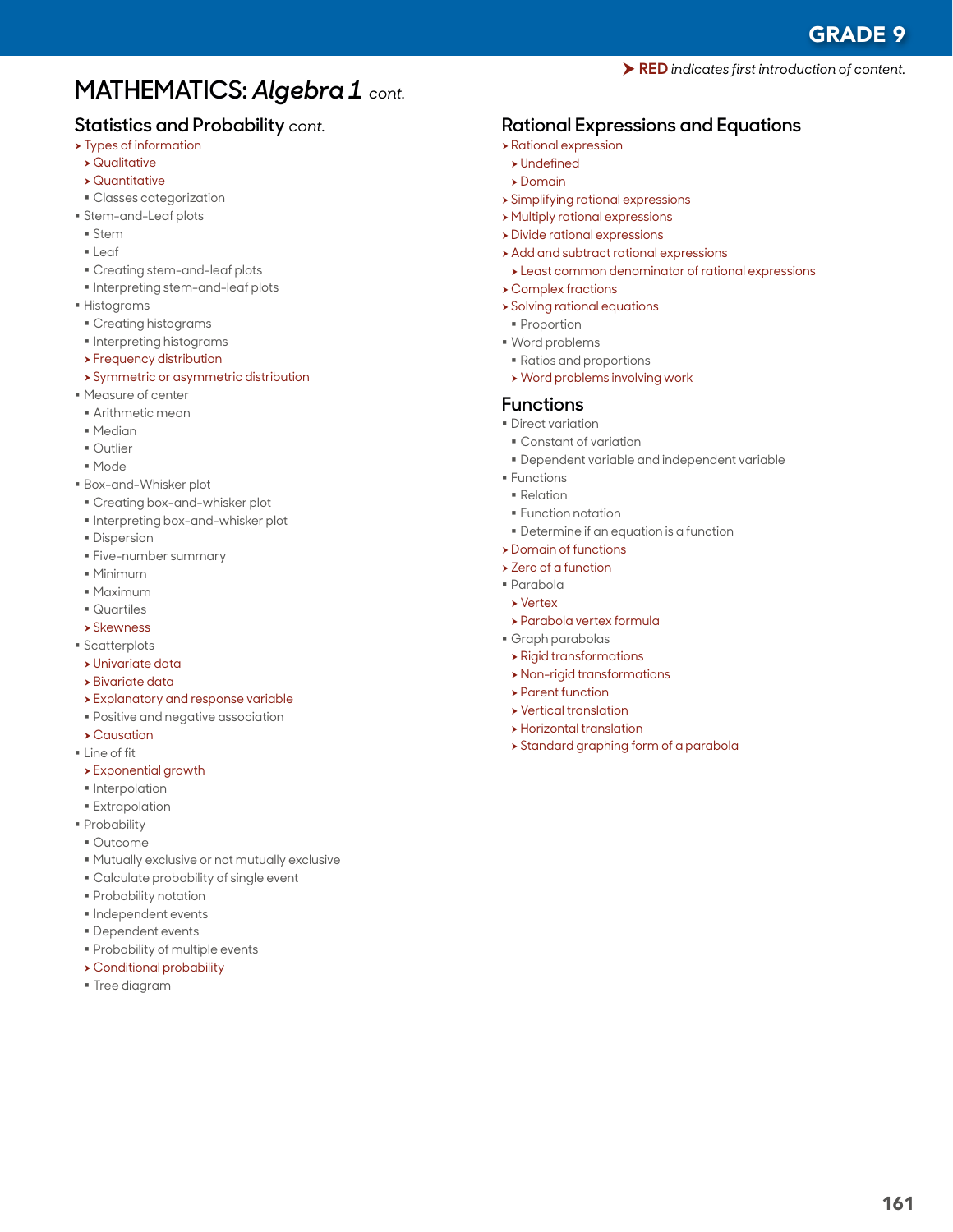# **HISTORY & GEOGRAPHY:** *World Geography* (one semester)



*World Geography* presents a physical-cultural study of the earth and mankind from a conservative, Christian perspective. Basic to this perspective is the conviction that God is the Creator of the earth and of man. By applying to the study of geography their knowledge of the Creation, the Flood, the beginning of nations at Babel, and God's dealing with mankind throughout the ages, students can better understand the physical features of the earth as well as the cultures of its people.

While most geography texts approach world geography from the globalist perspective, *World Geography in Christian Perspective* recognizes and discusses the national identities of individual countries. Building on what students have previously learned, this text presents a deeper, more thorough study of the religions, languages, customs, historic backgrounds, resources, and industries to expand the students' knowledge of each continent, region, and country presented.

# **Added Enrichment**

- **Special feature boxes (75):**
- Give in-depth look at the continent being studied
- Present details about the vegetation and wildlife of the region
- **Show diversity of the country's culture and** spotlight the history of the country

# **Introduction to Geography**

- $\triangleright$  The earth:
- $\rightarrow$  The importance of understanding geography in the Christian perspective
- **>** Location and topography
- $\rightarrow$  Weather and climate
- h Natural resources and wildlife:
- **> Renewable and nonrenewable resources**
- $\blacktriangleright$  Mankind:
- $\rightarrow$  Culture and the Christian perspective
- h Cultural characteristics: religion, language, forms of government, economic systems
- $\rightarrow$  The geographer's craft: working with and understanding maps, statistics, charts, and graphs

### **Asia**

- **> Middle East:**
- **> Fertile Crescent: Cradle of Civilization**
- **> Arabian Peninsula: Al-Saud family**
- **> Northern Plateaus and Transcaucasia**
- **Central Asia**
- Southern Asia:
- $\rightarrow$  Indian subcontinent: Hinduism, Mount Everest, Buddhism
- $\blacktriangleright$  Far East:
- h Chinese sphere: Communism, Great Wall of China, Great Silk Road, Taiwan
- **> Northeast Asia: Korean War**
- h Southeast Asia: Vietnam War, Roman Catholicism

## **Europe**

- h Mediterranean Europe: Alexander the Great, Greek Orthodoxy, Mount Vesuvius, Vatican City
- h Central Europe: Gauls, Franks, Protestant Reformation, Berlin Wall
- > The Low Countries: Dutch, The Hague, European Union
- > The British Isles: Angles, Normans, Church of England, Scottish Highlands, the British Empire
- **> Scandinavia: Lutheranism, geothermal energy**
- **> Eastern Europe: Ivan the Terrible, Bolshevik Revolution, USSR,** Lech Walesa, John Huss
- **Look at heroes of the mission field**
- **Explore the wonders of the world.** concepts to consider, and strategic geography of a location
- Maps correlating to text (30)

## **Evaluation**

- Reading quizzes (11)
- Review quizzes (22; includes labeling 12 maps)
- Map projects (8; each counts as quiz grade)
- Current events (15; each counts as quiz grade)
- **Tests (4), mid-semester test (1)**
- Final exam

# RED *indicates first introduction of content.*

### **Africa**

- h Northern Africa: Sahara, Maghreb, Sahel, French Sahel, Sudan
- **> Tropical Africa: Western, Central, and Eastern Africa, hunger and** disease
- **> Southern Africa: David Livingstone**

### **Australia, the Pacific & Antarctica**

- h Australia: Western Plateau, Central Lowlands, Eastern Highlands, Uluru Rock, Great Barrier Reef, Abel Tasman, Captain James Cook, Matthew Flinders, Australian Gold Rush
- $\rightarrow$  The Pacific: Oceania, New Zealand, Papua New Guinea, Easter Island, Challenger Deep
- h Antarctica: Vinson Massif, Captain Robert F. Scott, Richard E. Byrd, Antarctic Treaty

# **North America**

- h Canada: Leif Ericson, "New France," Henry Hudson, Acadia
- h United States: Native Americans, independence
	- h Middle America: Mexico, Central America, the West Indies

# **South America**

- h Northern Andean countries: Simón Bolívar, Auca, José de San Martín, Incas
- h Brazil and the Guianas: the Amazon, Pedro Cabral, environmentalism in the rain forest
- $\rightarrow$  Southern countries

### **Geography**

- Geography projects (8) correlating to chapters in text, featuring maps, both physical and political, and review questions:
- **Introduction of geography**
- Asia
- Europe
- Africa
- Australia and the Pacific
- North America
- South America Nations of the world

### **Prayer Time**

Learn to pray for our nation and for government officials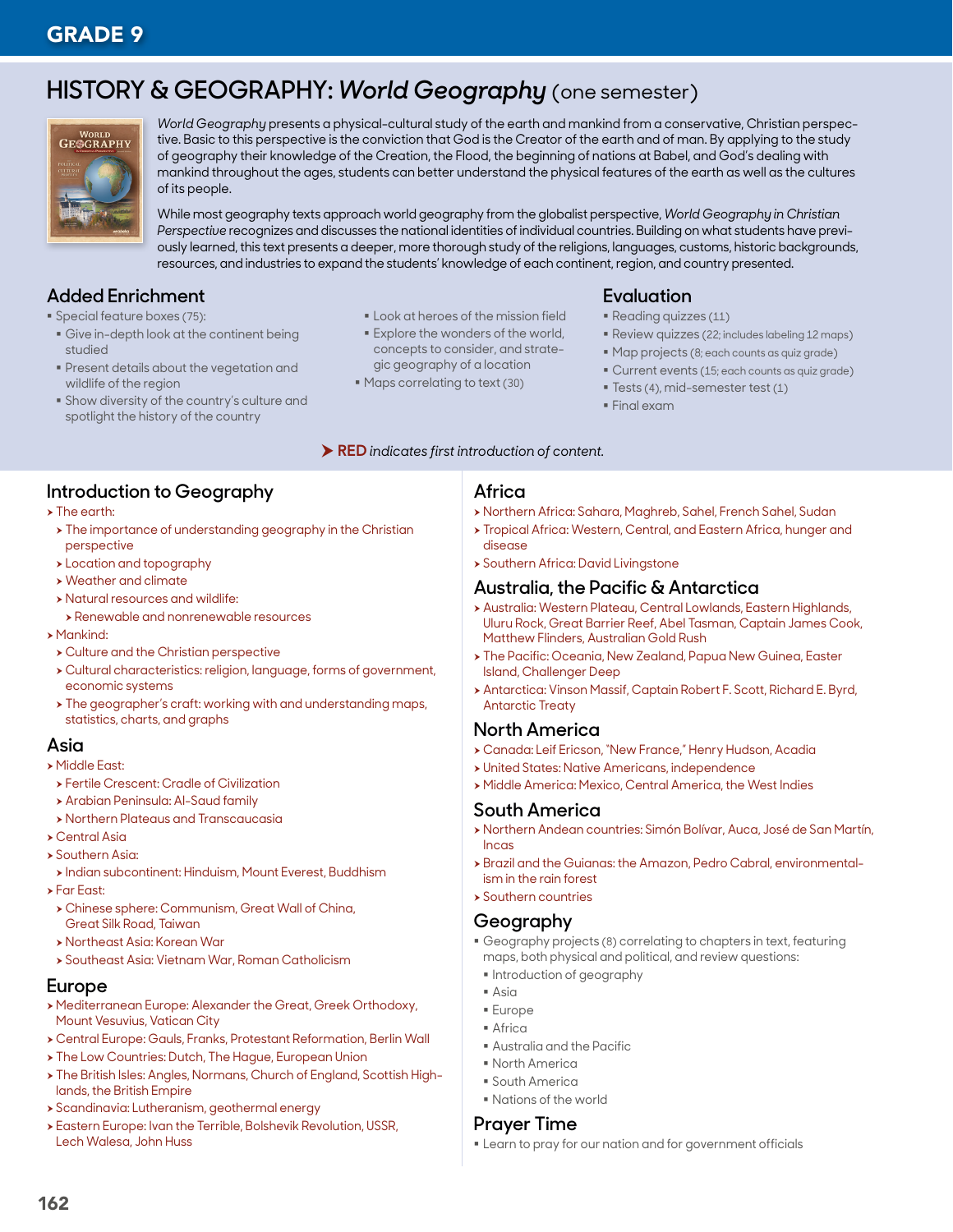# **SCIENCE:** *Science: Matter & Energy*



*Science: Matter and Energy* builds a foundation for future studies in physics, chemistry, and other fields. The Christian perspective of this text naturally rejects the unproven hypothesis of evolution, recognizing special creation as the only reasonable explanation for the universe's origin. This position is presented throughout the text and highlighted in a chapter on origins, which provides evidence *against* evolution and *for* the reality of the Genesis Creation account.

*Science: Matter and Energy* also recognizes God's command for man to have dominion over creation. Thus the purpose of science becomes the application of scientific knowledge for mankind's benefit. From physics to chemistry, the goal is to learn how man might extend his "dominion" and make better use of creation. With man's dominion over the earth comes a responsibility to tend, manage, and conserve resources. However, the ultimate purpose of creation must not be forgotten—the earth was made for man to inhabit, and its resources were made for man to use.

# **Added Enrichment**

- **Feature boxes with extra information, articles highlighting** God's design in creation
- **Laboratory exercises (29)**
- Critical thinking questions to encourage students to think more deeply about concepts (200)

## **Evaluation**

- Reading quizzes (17)
- Review quizzes (34)
- Complete STEM project (counts as 6 quiz grades and 1 test grade)
- Tests (8), Quarter exams (2)
- Semester Exam, Final Exam

### RED *indicates first introduction of content.*

## **Introduction to Physical Science**

- **Scientific method:**
- 3-step process; theories, laws
- Predictions: falsifiability, repeatability, reproducibility
- $\triangleright$  Causality
- h Limitations of science: scope, assumptions, bias, approximations
- $\rightarrow$  Biblical reasons to study science
- Basics of matter and energy:
- $\blacksquare$  Inertia, force
- Properties of matter:
- **> Physical and chemical changes**
- Mass, weight, volume, density, state, temperature
- > Branches of physical science: physics and chemistry
- Scientific reasoning:
- Deductive reasoning:
- **Propositions, inferences**
- $\blacksquare$  Inductive reasoning:
- Method of difference
- $\rightarrow$  Method of concomitant variation
- Reasoning and the scientific method
- Fallacies:
- $\rightarrow$  Invalid deductive inferences, circular reasoning
- Post hoc fallacy
- h Equivocation, ad hominem and authority
- **Engineering design:**
- **Three steps: defining the problem, designing the solution, evaluat**ing the solution
- $\rightarrow$  Safety, societal concerns, subproblems, tradeoffs

### **Matter and Motion**

- Measuring matter:
- $\rightarrow$  Mathematics in science
- $\rightarrow$  Accuracy, precision, and significant figures
- **Scientific notation**
- $\blacksquare$  Units:
- Systems of measurement:
- > Need for systems of measurement
- Metric system/SI:
- > Definition of units: meter, liter, kilogram, second
- Celsius temperature scale
- **> Kelvin temperature scale**
- Volume, density, and specific gravity:
- h Measuring volume by fluid displacement
- Describing motion:
- $\triangleright$  Brief history of physics
- h Scalar and vectors, distance and displacement, simple vector addition
- Speed
- $\blacktriangleright$  Velocity
- $\rightarrow$  Acceleration
- Newton's laws of motion:
- $\rightarrow$  Second and third laws
- Forces in nature:
- $\rightarrow$  Quantitative treatment of gravity
- **> Circular motion: centripetal and centrifugal force**
- $\blacktriangleright$  Pendulums
- Friction:
	- \* Causes and types of friction
	- $\rightarrow$  Quantitative treatment
- Work:
- h Quantitative treatment
- **> Power, momentum**
- Simple machines:
- h Mechanical advantage, efficiency
- Types of simple machines:
- Lever, wheel and axle, inclined plane
- Pulley, wedge, screw
- **Fluid Mechanics:**
- $\triangleright$  Kinetic theory of matter:
- $\rightarrow$  Cohesion, kinetic theory and states of matter
- **Liquids:**
- $\rightarrow$  Adhesion
- **Surface tension**
- Capillarity:
- $>$  Meniscus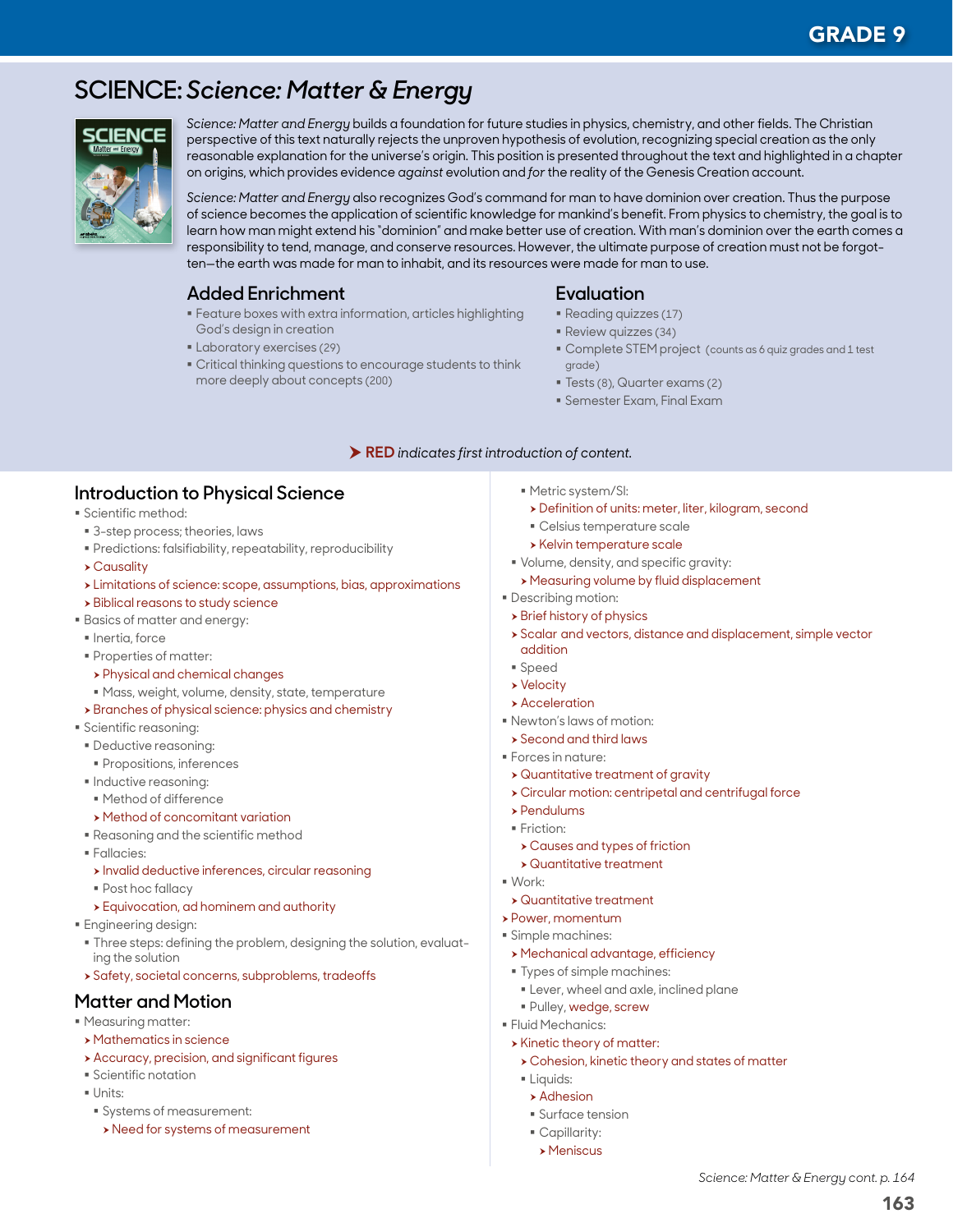# **SCIENCE:** *Science: Matter & Energy cont.*

### **Matter & Motion** *cont.*

- **Pressure in liquids:**
- **> Mathematical definition; SI units**
- h Gravitational pressure, Pascal's principle
- **> Hydraulic press**
- Gases:
- h Gas laws: Boyle's, Charles's, Amontons's
- Atmospheric pressure:
	- Barometers:
	- $\triangleright$  Physical principles
- **> Applications: straws, breathing**
- $\blacktriangleright$  Fluid displacement:
- **>** Archimedes' principle, buoyancy
- > Buoyancy in liquids: floating, neutral buoyancy
- **>** Buoyancy in air
- $\blacktriangleright$  Fluid dynamics
- Draa:
- **>** Factors affecting, streamlining
- $\blacksquare$  Lift:
	- Airfoil
- h Cause, factors affecting, Magnus effect
- **>** Bernoulli effect
- **Energy:**
- $\rightarrow$  SI unit
- Forms:
- $>$  Mechanical
- **Energy changes:**
- h Conservation of mass and energy
- Kinetic energy:
- h Forms; calculation of translational kinetic energy; relationship to momentum
- Potential energy:
	- **>** Fundamental forces: relationship to potential energy
- **> Types: gravitational and electric fields**
- h Calculation of gravitational potential energy
- Heat and thermal energy:
- **>** Factors affecting thermal energy
- $\triangleright$  Thermal equilibrium
- $\rightarrow$  Heat capacity and specific heat
- $\rightarrow$  Calorimetry
- Thermal expansion:
- $\rightarrow$  Explained
- Heat transfer: conduction, convection, radiation:
- $\triangleright$  Direction
- **Applications: Dewar flask, indoor heating**
- > Thermodynamics: laws of thermodynamics; mechanical equivalent of heat, Carnot engine, entropy, perpetual motion
- State changes:
- > Freezing point depression, latent heat, heat of fusion
- $\rightarrow$  Volatile, nonvolatile
- h Scientific definition of boiling; boiling point elevation, heat of vaporization
- h Vapor pressure: relationship to boiling point; critical temperature
- $\rightarrow$  Heat pumps

164

 $\rightarrow$  Sublimation, deposition

- Waves and energy:
- Medium, structure of waves
- $\rightarrow$  Types of waves
- Measurement of wave properties:
- Wavelength, frequency
- h Period, amplitude, speed
- $\rightarrow$  Wave behavior
- Sound waves:
- Nature and transmission of sound waves

RED *indicates first introduction of content.*

- History of understanding of sound waves
- $\triangleright$  Intensity, loudness, sound intensity level
- Pitch:
- **> Audible, infrasonic, and ultrasonic sounds**
- **Doppler effect**
- $\rightarrow$  Quantitative treatment of speed, shock waves
- Behavior of sound waves:
- Reflection:
- $\blacktriangleright$  Echoes
- Sonar
- **> Minimizing reflection: acoustics**
- $\rightarrow$  Refraction, diffraction, interference
- $\triangleright$  Music:
	- $\triangleright$  Scientific definition
	- $\triangleright$  Interference in music:
	- h Consonance, dissonance, interval
	- **> Beats, harmonic series, timbre**
- h Resonance

### **Light & Color**

- Nature of light:
- History of theories of light
- $\rightarrow$  Quantitative relationship between wavelength and frequency
- Dual nature of light
- Color:
- h Relationship to frequency and wavelength; additive and subtractive mixing, primary colors
- Behavior of light:
- $\rightarrow$  Reflection, refraction, mirage, scintillation, rainbow formation
- h Spectroscopy, interference, diffraction, doppler effect, polarization
- Electromagnetic radiation:
- **Electromagnetic spectrum**
- h Properties of radio waves, microwaves, infrared, ultraviolet, x-rays, and gamma rays

*Science: Matter & Energy cont. p. 165*

- $\rightarrow$  Relationship between frequency and energy
- **>Laser light formation, properties, and uses**
- Speed of light:
- $\rightarrow$  Constant

**Electricity: Electrostatics** 

> Brief overview of Einstein's special and general relativity

 Electric charge and fields, law of electric charges  $\rightarrow$  Quantitative treatment of law of electric force

**> Conduction, conservation, grounding** 

h Nature of current in gases, liquids, solids

# **Electricity & Magnetism**

 $\rightarrow$  Brief history of electrostatics

 $\blacktriangleright$  Transferring charges:

 $\blacktriangleright$  Induction

 $\blacktriangleright$  Electroscope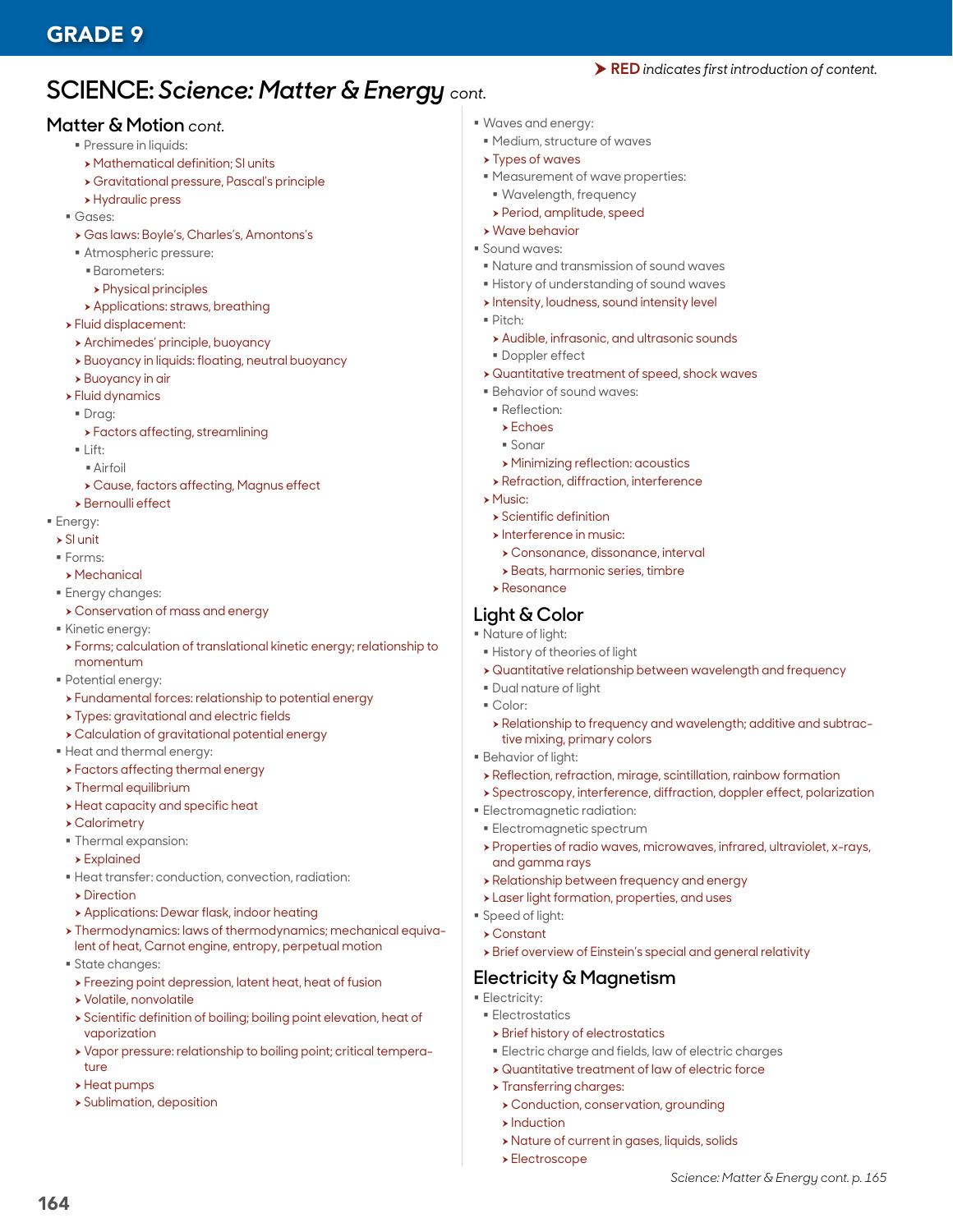165

*Science: Matter & Energy cont. p. 166*

# **SCIENCE:** *Science: Matter & Energy cont.*

## **Electricity & Magnetism** *cont.*

### $\blacktriangleright$  Electric current:

- h Moving charges, direct and alternating current, voltage
- h Current, power, kilowatt-hours
- **> Resistance, Ohm's law:**
- $\rightarrow$  Reducing resistance, resistors
- $\rightarrow$  Joule heat, superconductors
- $\blacktriangleright$  Electric circuits:
- $\rightarrow$  Components of a circuit, closed/open circuits
- $\rightarrow$  Short circuits, fuses and breakers
- $\rightarrow$  Series and parallel circuits
- Magnets and magnetism:
- Brief history, law of magnetic poles, magnetic fields
- $\rightarrow$  Quantitative treatment of law of magnetic force
- $\rightarrow$  Permeability
- $\rightarrow$  Electron spin, domains
- h Types of materials: diamagnetic, paramagnetic, ferromagnetic
- **> Methods of magnetization**
- Electromagnets:
- > Left-hand rule, strength
- Demagnetization
- **> Magnetic deflection**
- Magnetic earth:
- $\rightarrow$  Compass, dipping needle
- **> Magnetic declination, isogonic lines**
- **> Magnetic inclination, isoclinic lines**
- Magnetosphere
- $\rightarrow$  Celestial magnets
- **Applications of electrostatics** 
	- **> Electrostatic generators:**
	- > Principles of operation
- **Lightning:**
- **Elightning rods**
- h Leyden jar, capacitor
- **> Using static electricity**
- $\triangleright$  Using electricity:
- $\rightarrow$  Incandescent, fluorescent, and neon lamps
- $\triangleright$  CFLs and LEDs
- h Solenoid, telegraph, relay, and loudspeaker
- **> Basic structure and motions of electric motors**
- $\rightarrow$  Producing electricity:
- $\rightarrow$  Voltaic cells:
- $\rightarrow$  Batteries in series and parallel
- **>** Electromagnetic induction:
- $\triangleright$  AC and DC generation
- h MHD generators, transformers
- **Electronics:**
- **> Foundations of electronics:**
- h Vacuum tubes, cathode-ray tubes, picture tubes, x-ray tubes
- $\rightarrow$  Thermionic emission, diodes, triodes
- Semiconductor electronics:
- $\rightarrow$  How a semiconductor works, doping
- $\triangleright$  Diodes, transistors
- Photovoltaic cells
- **> LED, semiconductor lasers**
- $\rightarrow$  Integrated circuit production and application
- $\blacktriangleright$  Electronic computers:
- **> History of the computer: ENIAC and UNIVAC I**
- h Analog v. digital
- h Binary and hexadecimal number systems, ASCII logic gates
- **>** Hardware, software
- h Modern computers: PCs, servers, mainframes, and supercomputers
- $\triangleright$  Robotics

### **Chemistry**

- Foundations of chemistry:
- Chemistry and matter:
- $\triangleright$  Brief history
- Definition, characteristics of matter, atomic theory
- **Elements and compounds**
- $\rightarrow$  History of atomic symbols
- Inside the atom:
	- Nucleus with protons and neutrons, atomic number, electrons: h Quarks, electron shells, types of ions
	- **h** Mass number, atomic mass
	- Atomic models:
	- h Quantum theory, uncertainty principle, quantum numbers, Pauli exclusion principle
- Nuclear chemistry:
- **> Nuclear decay**
- **Fission and fusion**
- **>** Details of process
- Electrons and chemical properties:
- Valence electron, periodic table of elements:
- **> Periods and groups**
- Alkali metals, alkaline earth metals
- $\rightarrow$  Transition metals, inner transition metals
- $\rightarrow$  Groups 13–16
- Halogens, noble gases
- $\blacksquare$  Molecules and chemistry:
- Compounds and mixtures:
- $\rightarrow$  Molecular mass, isomers
- > Pure substance, homogeneous, heterogeneous
- $\rightarrow$  Solutions, colloids
- Chemical bonds:
- Covalent bonds:
	- $\triangleright$  Single, double, triple; Lewis structures

> Types, characteristics, and relative strength

> Solubility: saturated, precipitate, factors affecting

> Polar and nonpolar; electronegativity, partial charge

 $\rightarrow$  Basic chemical nomenclature; types of chemical formulas

h Effects on physical properties: solid structure, state changes

h Solution concentration: mole, amount concentration (molarity),

h Covalent network, formula unit

**> Polyatomic ions; ionic crystals** 

 $\blacksquare$  Ionic bonds:

 $\triangleright$  Metallic bonds

**h** Intermolecular forces:

**Solution chemistry:**  $\rightarrow$  Formation of solutions

 $\blacktriangleright$  Reactants, products, evidence

h Balancing equations > Types of chemical reactions **>** Chemical thermodynamics:

Chemical equations, conservation of mass:

molality  $\triangleright$  Diffusion Osmosis Chemical reactions: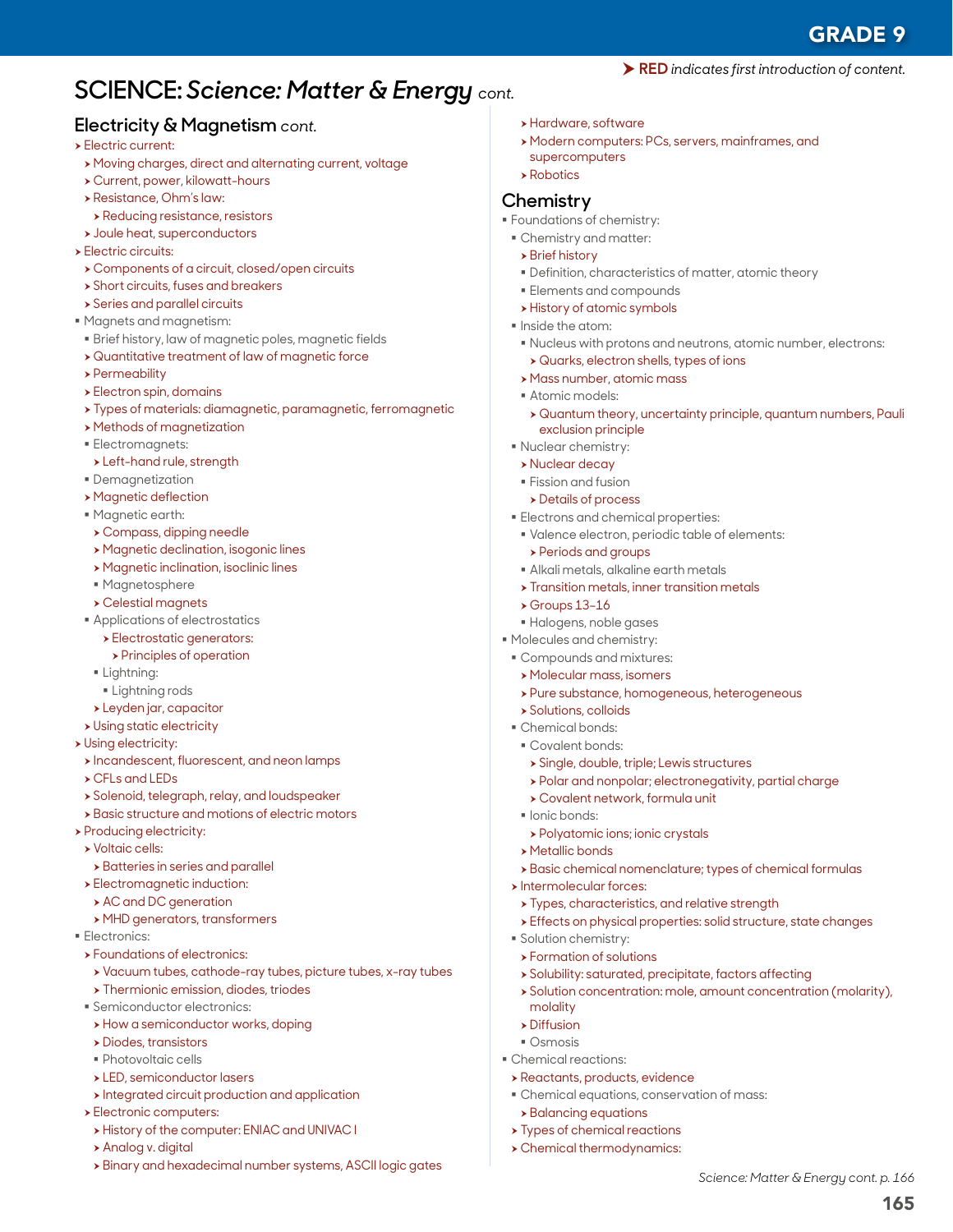# **SCIENCE:** *Science: Matter & Energy cont.*

### **Chemistry** *cont.*

- $\blacktriangleright$  Endothermic and exothermic reactions
- $\rightarrow$  Entropy in chemical reactions
- h Chemical kinetics: activation energy, factors affecting reaction rates; catalysts
- h Chemical equilibrium: Le Châtelier's principle
- Salts
- h Chemistry of acids and bases: dissociation, strong v. weak, neutralization, relationship of pH to concentration, buffers
- $\rightarrow$  Redox reactions and electrochemistry:
- $\rightarrow$  Basic terms
- > Types and chemistry of electrochemical cells
- > Organic chemistry:
- > Uniqueness of carbon, hydrocarbon nomenclature
- h Alkanes, alkenes, alkynes
- h Aromatics, substituted hydrocarbons, soaps, and polymers
- Biochemistry:
- Carbohydrates, lipids:
- h Disaccharides, glycogen, structure of fats, types of cholesterol
- h Chemistry and structure of proteins, types and structure of nucleic acids
- Metabolism:
- h Cellular respiration chemistry of ATP

### **Science vs. Evolution**

- Biblical view of origins:
- > Origin of time, space, matter, and energy
- History of evolutionary philosophy:
- Darwin, Lyell, *Origin of Species,* uniformitarianism
- > Thomas Huxley
- ▶ Movement to the U.S.: Asa Gray, James Dana
- **Theistic evolution**
- h Neo-Darwinism defined; evolution and secular humanism
- $\rightarrow$  Compromise views of origins
- Evolutionary views of origins:
- Abiogenesis and big bang theory
- **> Stanley Miller's experiment**
- $\triangleright$  "Evidence" of the big bang theory
- Modern opposition to evolution:
- Rise of Creation science
- h Notable figures and organizations
- Notable scientists who believed in Creation:
- **Isaac Newton**
- h William Gilbert, Samuel Morse
- $\rightarrow$  Evidences against evolution from chemistry and physics:
- **Impossibility of chemical evolution**
- h DNA complexity, interpretation of DNA
- Radiometric dating
- $\rightarrow$  Inverse square laws, second law of thermodynamics, decay of earth's magnetic field
- $\rightarrow$  Complexity of the human brain; bat echolocation; electric fish

# **SCIENCE:** *Health* (one semester)



*Health in Christian Perspective* will enable students to gain a deeper knowledge of the anatomy and physiology of the human body. They will be encouraged to reach out to others and to live a happy, healthy life as they maintain a consistent walk with the Lord. They will learn how to maintain their physical health through good nutrition and fitness with an emphasis on cardio-respiratory and musculoskeletal health.

A study of the nervous system in light of biblical principles encourages students to maintain good mental and emotional health. Practical aspects of safety and first aid are included in the middle of the course. Students will also learn how the immune system works to prevent disease, how to avoid drug abuse, and how to pursue a right relationship with God and others.

# **Added Enrichment**

- Sidebars containing extra health facts, checklist for personal health, and applications of health information (185)
- Feature boxes including biblical discernment, medical careers, and articles on health-related issues (20)
- Atlas of human anatomy

### RED *indicates first introduction of content.*

## **Evaluation**

- Reading quizzes (12)
- Review quizzes (16)
- $\blacksquare$  Tests (4)
- 9-weeks exam, final exam

- **Developing a Healthy Body**
- Growth and development:
- Fetus development from conception to birth
- $\blacksquare$  Infancy
- h Adolescent development
- Endocrinology:
- Endocrine glands and hormones:
	- h Somatotropin, antidiuretic hormone, aldosterone, estrogens, testosterone, melatonin
- Regulating metabolism, physical changes, and sleep
- Nutritional needs:
- Gastroenterology: digestion; anatomy and physiology of organs in the digestive system
- h Gingiva, root canal, uvula, chyme
- **Macronutrients:**
- Carbohydrates, dietary fiber, proteins, fats and oils: **>** Essential amino acids; triglycerides
- Micronutrients: vitamins, minerals, electrolytes, water
- Healthful food choices:
- **Energy from food:**
- h Kilocalorie/calorie, basal metabolism, food guide pyramid
- Nutritional balance: acceptable weight range, weight control

RED *indicates first introduction of content.*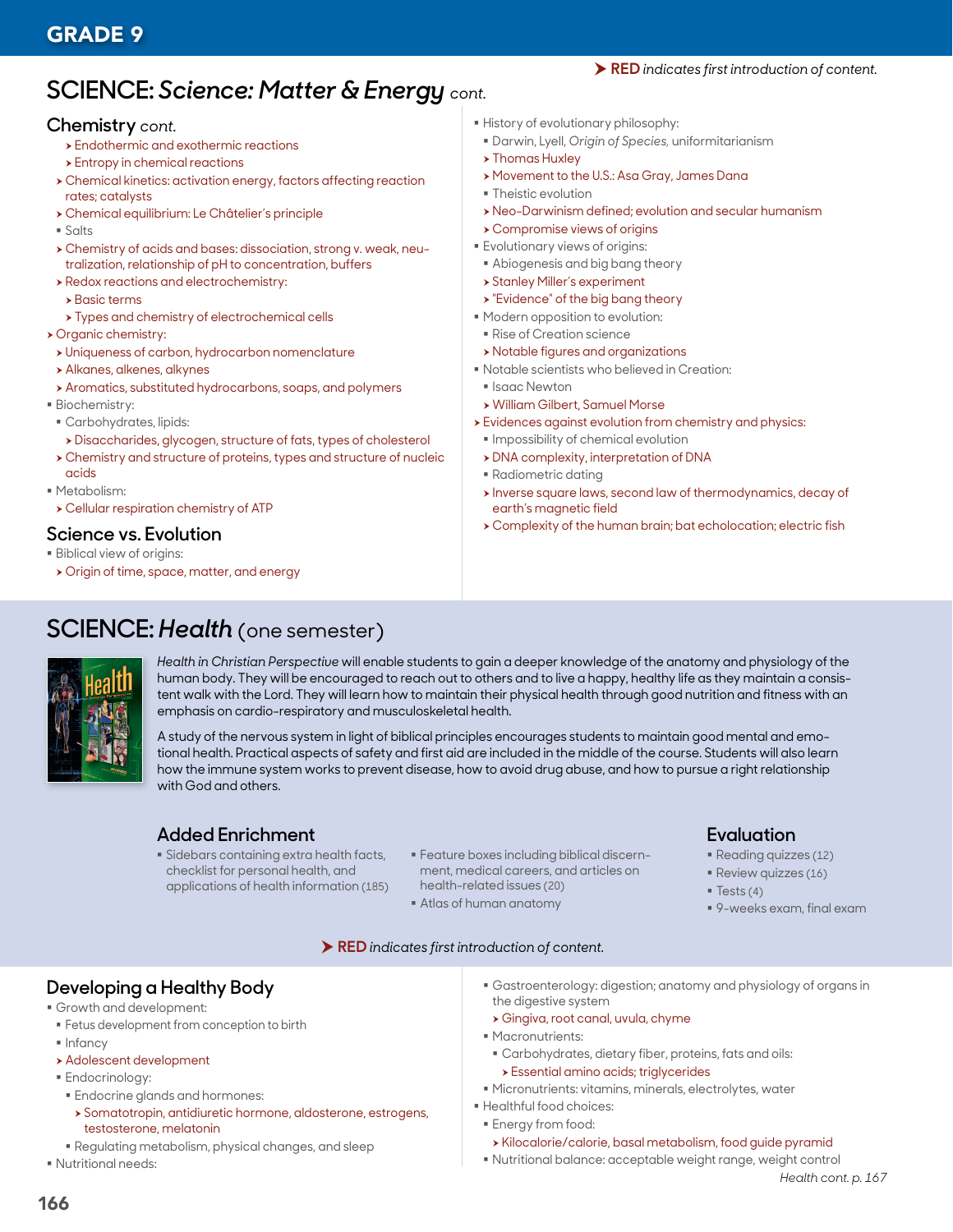GRADE 9

RED *indicates first introduction of content.*

# **SCIENCE:** *Health cont.*

## **Maintaining Personal Health**

- Cardiorespiratory fitness:
- Cardiology: anatomy and physiology of organs in the cardiovascular system:
	- $\rightarrow$  Septum
- Blood pressure and heart rate:
- **> Radial and carotid pulse, stroke volume**
- Pneumology: anatomy and physiology of organs in respiratory system:
- $\blacktriangleright$  Lung capacity
- Musculoskeletal health:
	- Osteology: anatomy and physiology of skeletal system:  $\rightarrow$  Divisions of the backbone
	- $\rightarrow$  Arm and leg bones, periosteum
	- **Compact and spongy bones**
	- h Gliding, saddle, and ellipsoid joints
- Myology: anatomy and physiology of muscular system:
- **>Fast-twitch and slow-twitch muscle fibers**
- $\rightarrow$  Flexors and extensors
- Review 7 muscles and groups
- **>Learn 10 muscles and groups**
- **Exercise and fitness:**
- Aerobic and anaerobic exercise
- $\rightarrow$  Strength training
- Assessing physical fitness:
- **> Cardiorespiratory endurance**
- Muscular strength and endurance
- Measuring flexibility, body fat content
- Total workout: warm-up, work out (training heart rate), cool down, overload
- $\rightarrow$  Energy for exercise:
- **Aerobic and anaerobic processes**
- $\rightarrow$  Energy efficiency, sports nutrition, maintaining hydration
- Benefits of exercise
- Personal hygiene:
- Your protective covering: skin, below the dermis, throughout the dermis, above the dermis
- Good grooming:
- Basic skin care, clear complexion, hair that flatters
- Healthy nails, healthy smile
- UV protection and skin cancer prevention:
- **> Types of skin cancer**
- h Consumer awareness

### **Keeping a Sound Mind**

- Nervous system:
- Neurology: anatomy and physiology of organs in the nervous system:
- **>** Neuron anatomy and types
- Central nervous system, peripheral nervous system
- h Limbic system, somatic and autonomic nervous system
- **Sensory receptors:**
- **>** Senses of the skin: pain, mechanoreceptors, and thermoreceptors **> Senses of smell and taste: chemoreceptors**
- Sense of sight:
- Anatomy of the eye, vision (rod and cone cells)
- $\rightarrow$  Defective vision
- Sense of hearing:
- Anatomy of the ear
- Hearing damage:
- h Decibels, sensorineural (nerve) deafness
- Brain and the mind
- $\rightarrow$  Recognizing mental disorders:
- h Kinds of mental disorders: eating, anxiety, depression
- Good mental health:
- h Managing stress: kinds of stress, stress and body systems
- Mental and emotional well-being:
- Benefits of exercise, sufficient sleep, thinking right thoughts, controlling emotions, exercising your brain
- h Practicing biblical discernment: biblical discernment and suicide

### **Practicing Personal Safety**

- Household hazards:
- **Electrocution, falls, firearms**
- Fires and burns: fire and burn prevention, fire precautions
- Poisoning:
- **h** Ingested, inhaled, and absorbed toxins
- Reducing risks:
- Self protection
- **>** Protection of others, protection at work
- Recreational safeguards:
- Sport safety:
- $\rightarrow$  Dehydration
	- Heat exhaustion, heat stroke
- Water sports:
- $\rightarrow$  Swimming safety
- **> Boating basics PWCs (personal watercraft)**
- Water rescue techniques
- $\blacktriangleright$  Skating
- Wilderness recreation:
- Poisonous plants and animals: dermatitis, poisonous snakes
- $\rightarrow$  Wilderness supplies and precautions
- $\blacktriangleright$  Hunting
- Winter sports:
- **Frostbite**
- $\rightarrow$  Specific safety tips
- h Recreational vehicles: snowmobiles, ATVs (all-terrain vehicles)
- Safety on the road:
- Bicycle basics
- h Mopeds and motorcycles: determining risks, developing skills
- **> Motor vehicle safety:**
- $\triangleright$  Traffic accidents
- $\rightarrow$  The leading cause of accidental deaths in the United States

Man's responsibility, pollution problems, radical environmentalism

h Checks and balances, assessing risks, proper balance

Earthquakes, hurricanes, lightning, tornadoes

167

*Health cont. p. 168*

- **> Safe actions, courteous driving**
- > Alcohol and traffic safety
- Environmental safety:
- Natural disasters:
- **> Blizzards, floods**

Environmental hazards: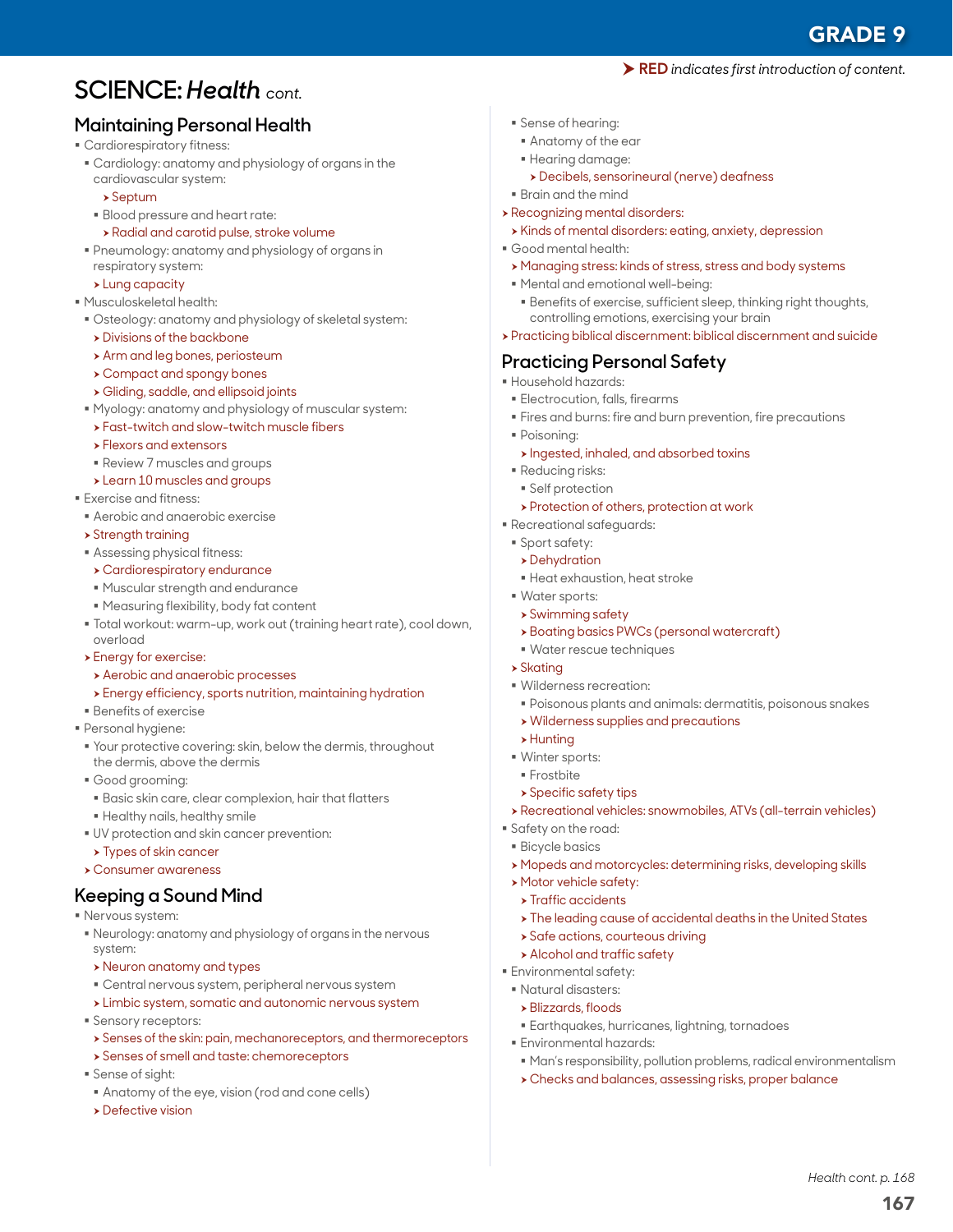# **SCIENCE:** *Health cont.*

### **Administering First Aid**

- **Emergency preparedness:**
- Knowing priorities:
	- Check, call, care
- Check airway, breathing, and severe bleeding
- $\triangleright$  Vital sians
- Respiratory emergencies:
- Head-tilt and chin-lift position
- $\rightarrow$  Rescue breathing
- Choking:
- > Unconscious victim, self, infant

### $\rightarrow$  Drowning

- Circulatory emergencies:
- h CPR (cardiopulmonary resuscitation) instructions
- Severe bleeding-care instructions
- $\rightarrow$  Shock-care instructions

### $\rightarrow$  Recovery position

- First aid procedures:
- Care instructions for burns:
	- First-, second-, and third-degree burns
- Chemical burns (eye injury care)
- Care instructions for:
- $\rightarrow$  Convulsions, fainting
- Dislocations, electric shock
- Fractures: closed and open
- **Frostbite**
- Hyperthermia: heat cramps, heat exhaustion, heat stroke
- $\rightarrow$  Hyperventilation
- Hypothermia, nosebleeds
- Poisoning:
- **Ingested toxins**
- $\rightarrow$  Inhaled and absorbed toxins
- Snakebites: pit vipers (hemolitic), coral snake (neurotoxin)
- **Stings and bites:**
- > Animal bites (rabies and tetanus)
- **Insect stings, tick bites (lyme disease)**
- Strains and sprains:
- Strain: muscle or tendon stretch or tear
- Sprain: ligament stretch or tear
- Wounds:
- h Closed wound or contusion, internal bleeding, open wound
- $\blacksquare$  Incisions, abrasions
- $\blacktriangleright$  Lacerations, punctures

## **Preventing Diseases**

- **Immunology:**
- White blood cells: leukocytes (phagocytes and lymphocytes)
- Antibodies

168

- Lymphatic system: tissue fluid, lymph vessels, lymph nodes
- Other body defenses:
- $\rightarrow$  Bone marrow, brain, colon, lacrimal glands, liver, lungs
- Mucous membranes, skin, stomach, tonsils and adenoids
- $\blacksquare$  Infectious diseases and defenses:
- Classification of diseases:
- Infectious diseases, noninfectious diseases
- $\rightarrow$  Acute, chronic
- Communicable and noncommunicable
- Causes of infectious diseases:
- Bacteria, viruses
- h Protozoa, fungi, parasitic worms
- Spread of infectious diseases:
- Airborne pathogens, contaminated surfaces, direct contact
- $\blacksquare$  Infected animals, contaminated food or water
- **Immunity against disease:**
- h Gaining immunity (activated lymphocytes and antibodies)
- $\rightarrow$  Acquired, inborn, and species immunity
- Medical defenses: vaccines, drugs, and antibiotics
- Noninfectious diseases and disabilities:
- Leading causes of death (listed in a chart)
- Degenerative diseases:
- Osteoporosis
- h Dementia, Parkinson's disease
- **> Biblical discernment and euthanasia**
- Genetic and congenital diseases
- Hormonal diseases: diabetes mellitus
- $\rightarrow$  Biblical discernment and abortion
- $\blacksquare$  Immunological diseases:
- Allergies
- $\rightarrow$  Asthma, autoimmune diseases:
- h Selected autoimmune diseases: Grave's, lupus, multiple sclerosis, psoriasis, rheumatoid arthritis
- **>** Nutritional diseases
- **>** Psychosomatic diseases
- **>** Diseases caused by harmful substances
- Cancer:
- Causes
- **> Types, development**
- **Treatment**
- h Disabilities: impaired mobility, hearing, speech, sight
- Systemic diseases and disorders:
- Cardiovascular diseases—leading cause of death:
- **> Hypertension, arteriosclerosis**
- Atherosclerosis, coronary artery disease
- $\rightarrow$  Angina
- Heart attack, arrhythmia
- h Ventricular fibrillation, congestive heart failure, stroke, aneurysm

<sup>h</sup> Food-borne illnesses: salmonella, *E. coli,* and staphylococcus

*Health cont. p. 169*

- Dermatopathy:
- Acne
- > Athlete's foot, dandruff, warts h Endocrinopathy: ketoacidosis, hyperglycemia, hypoglycemia

 Dental caries, periodontitis  $\rightarrow$  Gingivitis, appendicitis h Colorectal cancer **Dysentery** 

poisoning; botulism

Peptic ulcer

Gastrointestinal diseases and disorders: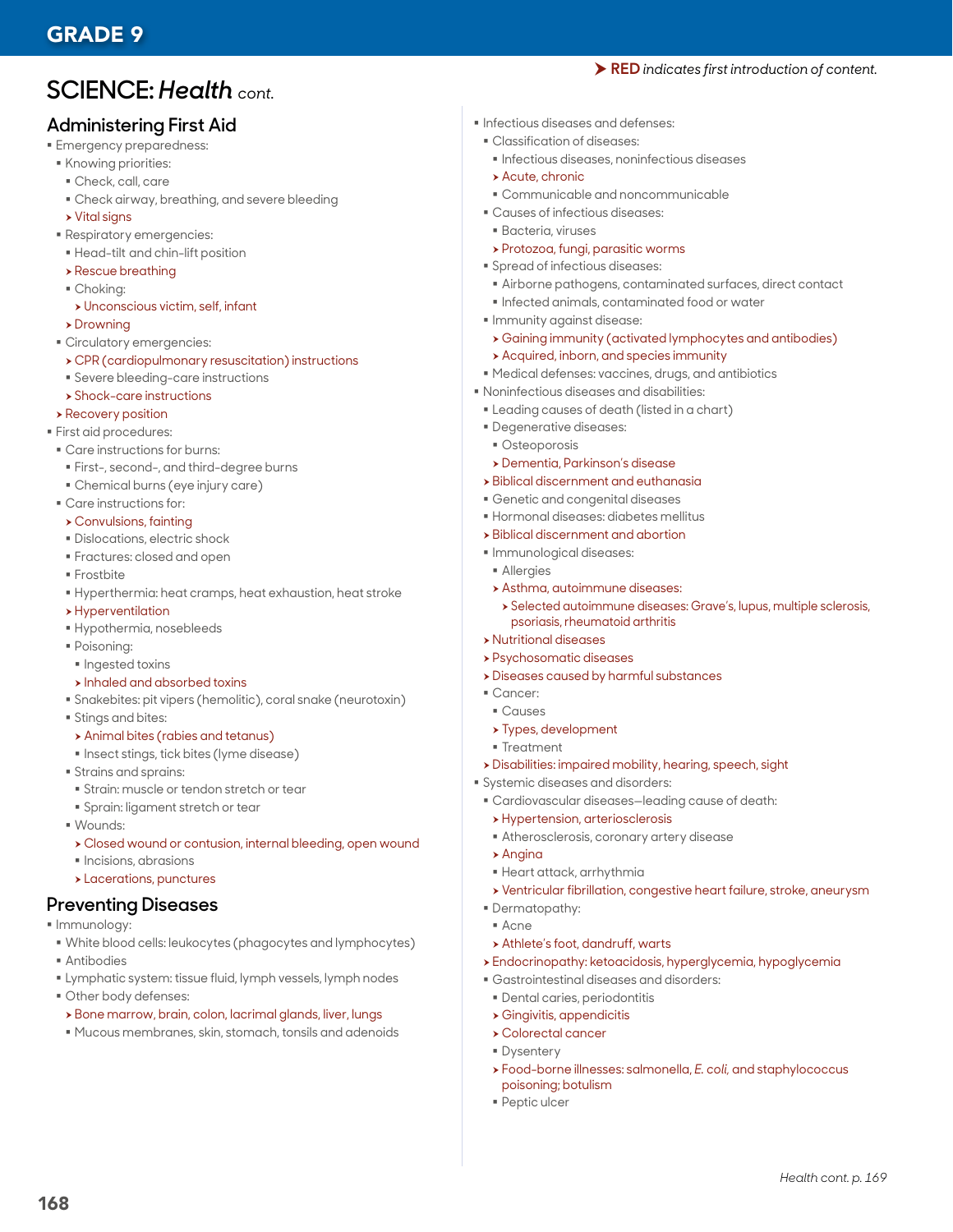# GRADE 9

### RED *indicates first introduction of content.*

# **SCIENCE:** *Health cont.*

### **Preventing Diseases** *cont.*

- > Hemopathy: anemia
- $\rightarrow$  Hemophilia
- $\rightarrow$  Hepatopathy: hepatitis, viral hepatitis
- Immune-deficiency and lymphatic diseases:
- AIDS, HIV
- $\rightarrow$  Mononucleosis
- h Musculoskeletal diseases: arthritis, osteoarthritis, rheumatoid arthritis, bursitis, back pain
- Nervous system diseases and disorders:
- Concussion
- h Amnesia, coma, meningitis, encephalitis, shingles, cerebral palsy, epilepsy
- Pneumopathy:
- Common cold
- $\rightarrow$  Bronchitis, influenza, pneumonia, tuberculosis
- **>** Uropathy: kidney failure, kidney stones
- **>** Biblical discernment and organ donation
- Personal health care:
- h Medical examination: medical history, general health, physical exam
- Disease prevention

## **Avoiding Drug Abuse**

- **Drug use and medicines:**
- Drugs as medicine: drug, medicine, OTC, prescription, antibiotics
- Pain relievers:
- Anesthetics
- **Analgesics:**
- h Aspirin, acetaminophen, ibuprofen
- $\rightarrow$  Other common medicines: antihistimines
- Use medicines responsibly
- **Drug abuse and the body systems:**
- Effects of drug use:
	- h Psychoactive drugs, physical vs. psychological dependence
- **Addiction, tolerance**
- **Narcotics:**
- Opiates:
- $\rightarrow$  Morphine, codeine
- **Heroin**
- $\rightarrow$  Opioids
- Hallucinogens:
	- h Psychedelic drugs, LSD, flashback, PCP, MDMA, ketamine
- Stimulants:
- Cocaine, crack
- $\rightarrow$  Amphetamines
- Methamphetamine
- **Depressants:** 
	- h Barbiturates, benzodiazepines (valium, rohypnol)
- Marijuana and related drugs:
- $\rightarrow$  Cannabinoids
- $\blacksquare$ Inhalants
- $\blacktriangleright$  Steroids
- > Long-term effects of drug abuse
- **Preventing drug abuse**
- Alcohol and health:
- Alcohol is the most widely abused drug in the world
- Forms of alcohol
- Immediate effects:
- $\blacksquare$  On the brain, liver, and other organs
- **Depressant**
- $\triangleright$  Alcohol poisoning
- **Long-term effects:**
- **Alcoholism**
- $\rightarrow$  Delirium tremens
- **Liver and cardiovascular disease**
- Gastrointestinal disorders
- Alcohol and society:
- $\triangleright$  Crimes
- Accidents
- $\rightarrow$  Fetal alcohol syndrome

### $\triangleright$  Why people drink

- Tobacco and health:
- Tobacco as a drug: nicotine
- **Effects of smoking:**
- Heart disease, respiratory problems, emphysema, cancer risks
- **Effects on nonsmokers**
- Smokeless tobacco
- **> Biblical discernment and substance abuse**

## **Pursuing Right Relationships**

- Putting God first:
	- h Becoming spiritually fit: continuous workout, resting in Him
	- Maintaining spiritual fitness:
	- **Essential nutrition, power through prayer**
	- $\blacktriangleright$  Exercise forgiveness
- **Thinking of others:**
- h Maturing relationships: responsible behavior, effective communication, wholesome associations
- h Family interactions: parent-child relationships, sibling relationships
- Close friendships: friendship qualities, influence from peers